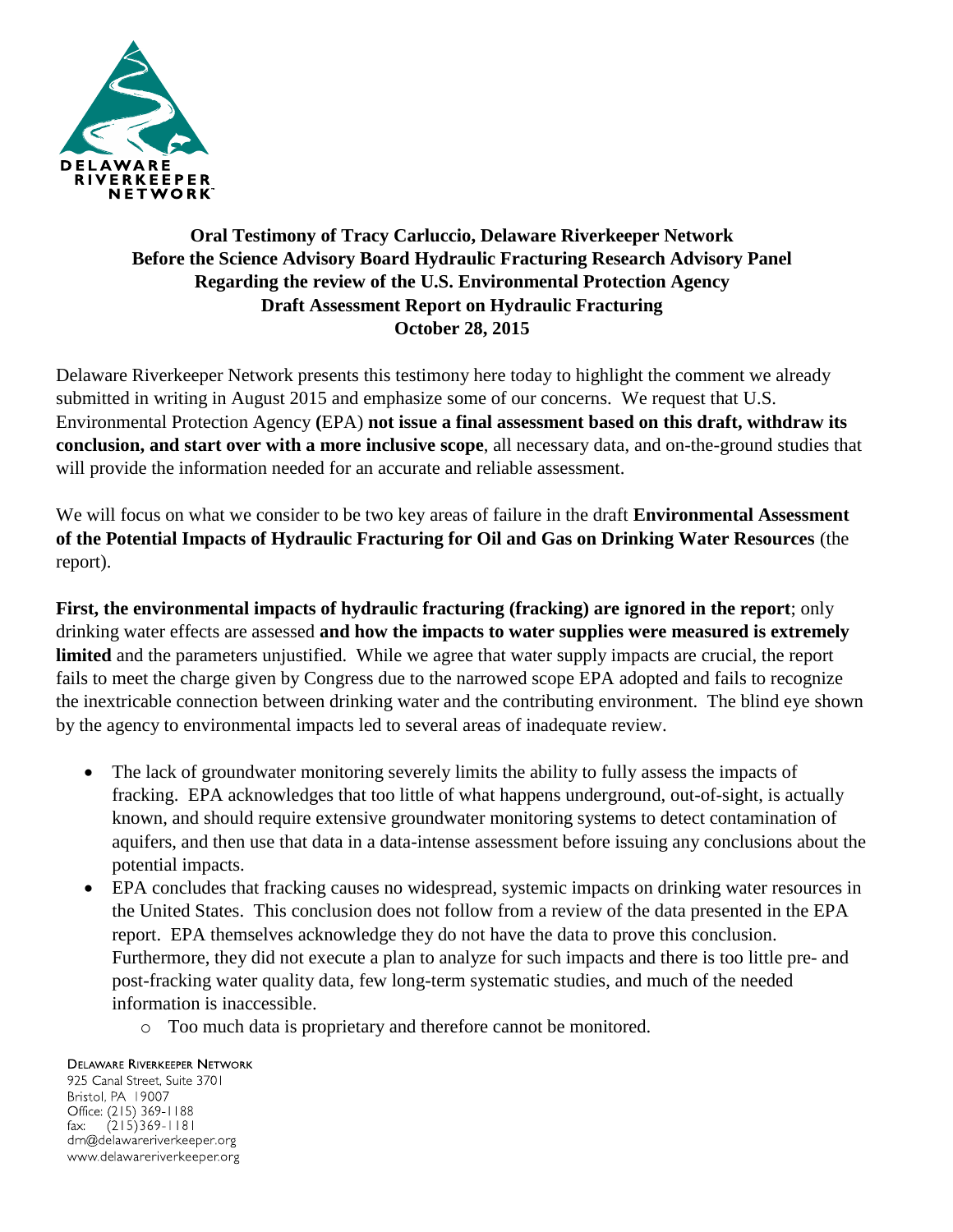- o Many examples of contamination are sealed in litigation settlements.
- o Contamination may take time to move through the environment such as through groundwater – so may not be detected within a limited timeline. There are few long-term systematic monitoring programs of groundwater or surface water so this crucial data is not available. But "*the absence of evidence is not the evidence of absence*", as explored by John Locke and other thinkers.
- o Contamination due to fracking may be difficult to track because the causes are transitory and mixed with other industrial pollution sources. This undermines EPA's conclusion that there is no widespread, systemic impacts because EPA did not conduct a complex analysis of robust data sets.
- o Contaminant transport properties are highly variable depending on the chemical and environmental conditions; EPA considered sources within a mile of a fracked well but does not justify that arbitrary limit. By not considering wells or fracking pollution sources in a watershed above a water supply that are greater than a mile away, the potential for pollution from a great many sources is ignored.
- By not considering the environmental impacts of the entire fracking process, EPA has reached a falsely broad conclusion that is based on an extremely limited scope – specifically ignoring the impacts of well pad development and related land use changes; infrastructure development and operations; transport of chemicals for fracking; sand mining and transport; site reclamation; the fate of closed wells; impacts of produced drill cuttings and other waste outside of wastewater; the injection of frack wastewater into disposal wells; fracking or injection well induced earthquakes; and human health effects. These all have direct impacts on water resources and the environment; if considered, EPA's conclusion of no wide or systemic impacts would be clearly wrong on its face due to available reports and data sets.

For instance, according to Dr. Anthony R. Ingraffea, the Dwight C. Baum Professor of Engineering Emeritus at Cornell University and Weiss Presidential Teaching Fellow at Cornell University, and Founding and Past President of PSE Healthy Energy, Inc., there are over 580 peer-reviewed science, engineering, and public health publications on the actual impacts of shale gas development. A review of those 580 publications in the key categories of impacts to human health, to air, and to water reveals that 94% find harmful impacts to human health, 69% find harmful impacts on water quality, and 88% find harmful impacts to air quality. How can EPA ignore this available science?

## **Second, even in the areas EPA does address, reliance on poorly documented information or industrysupplied information and the use of built-in assumptions that are not justified plagues the credibility of the report and its conclusion**.

In several key areas of examination, EPA accepted industry statistics without critique. For instance, in EPA's examination of chemical mixing, it should be pointed out that about 2% of the fluid (and in some instances more) of fracking fluid is chemicals with up to 8% being proppant such as silica sand. In a four million gallon frack job (this is the average used according to studies), 2% is 80,000 gallons and could be a concentration up to 20,000 mg/L. Depending on the toxicity of the chemicals, one frack job could be highly toxic yet this is not considered. Another example is EPA's documentation that 9% and 64% of fracking fluid spills reach surface water and soils yet they show none reaching groundwater. How is this possible? This lack of effect on groundwater likely reflects the longer travel time (seepage through soil) or is due to poor site assessment, not an actual absence of impact. Yet EPA uses this flawed information in reaching its conclusion.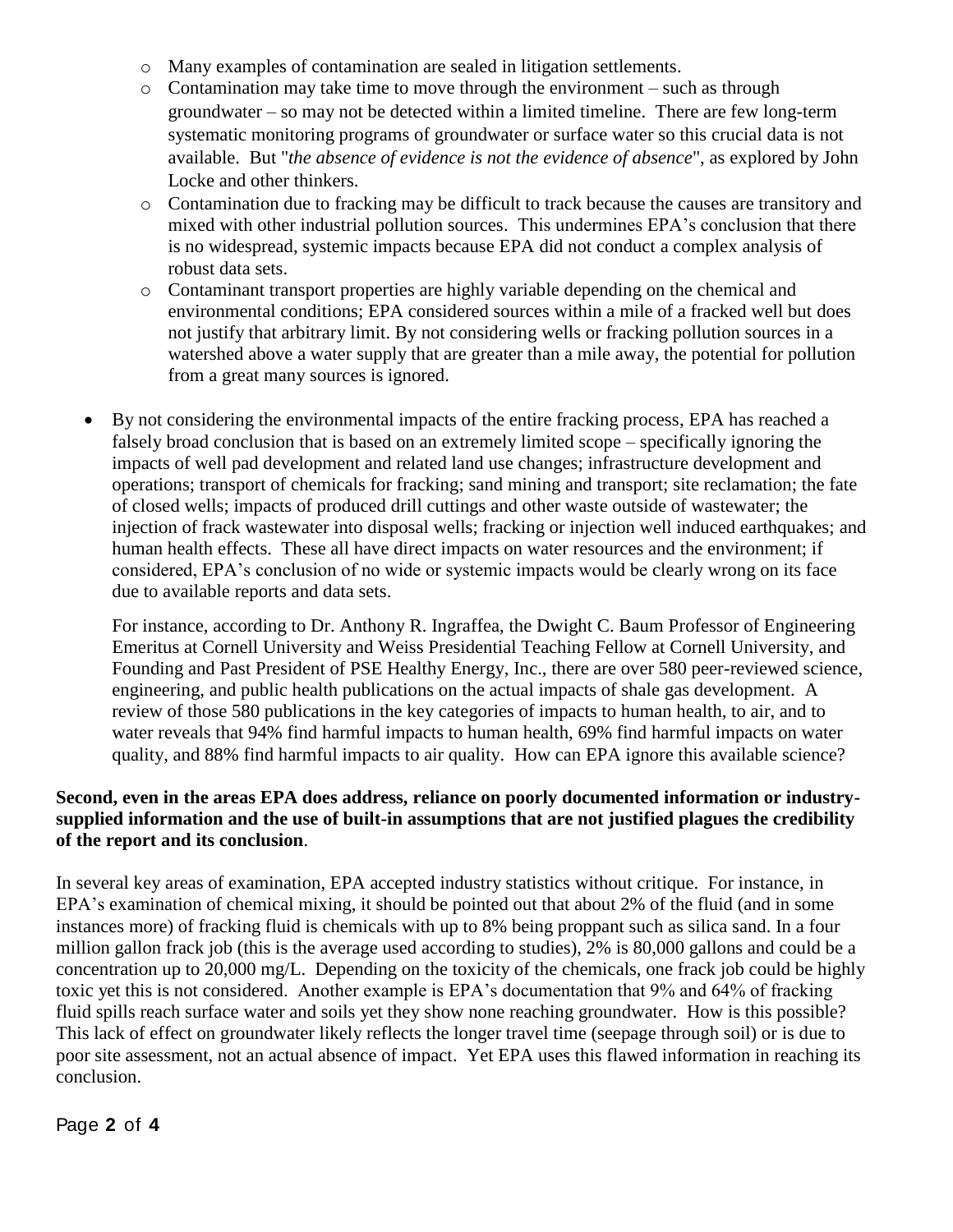EPA has made several false assumptions in assessing well injection and the potential for contamination from this key part of the fracking process.

- EPA (and industry) relies on the distance between the target formation and shallow groundwater to protect that groundwater. This assurance is misleading for many reasons. These include: in some areas, fracking occurs very near the base of shallow aquifers<sup>1</sup> or in parts of aquifers; out-offormation fractures provide pathways for fracking fluid to leave the target formation and reach formations closer to shallow groundwater in more transmissive formations, increasing the potential pathways to groundwater. EPA assumes few out of formation fractures occur but offers no data to support this.
- EPA ignores the potential changes that injection causes on a regional basis because it considers just the effects of developing one well. Permeability could change over large areas due to fracking and other environmental factors, changing groundwater flow, including allowing large-scale brine movement upward toward shallow groundwater.
- Wells that are re-fractured, or which undergo fracking for a second time, present a host of additional issues regarding groundwater contamination that EPA does not address and assumes are not a problem.

EPA has ignored some of the most potent problems related to wastewater treatment and disposal, sidestepping issues that are emerging as top water quality issues.

 It is acknowledged that Marcellus Shale contains naturally occurring radioactive material (NORM) at concentrations much higher than at background at the earth's surface. The radium-226 in the shale itself on average can be 30 times more radioactive; the interstitial liquids within the shale, the brine, can be up to 25,000 picoCuries per liter (pCi/L), compared to the drinking water standard<sup>2</sup>, 5 pCi/L. In Pennsylvania, Raduim-226 concentrations in unfiltered samples were elevated, ranging from 40.5 to 26,600 pCi/L. Radium-228 concentrations were also elevated, ranging from 26.0 to 1900 pCi/L (PADEP 2014). EPA has set federal air limits, cleanup standards, and a maximum contaminant level for radium 226 and 228 under the Safe Drinking Water Act due to serious human health hazards.<sup>3</sup> EPA has the authority to regulate all Naturally Occurring Radioactive Materials (NORM), but generally has not done so but should step up to this task for this report.

EPA started to address radioactivity concerns in 2011. In a letter to PA Department of Environmental Protection, EPA highlighted the presence of radionuclides, along with other contaminants, in wastewater resulting from gas drilling operations and emphasized the importance of investigating the presence of radionuclides in public water supplies and their persistence in wastewater effluent.<sup>4</sup> EPA pointed out that this information is essential to the development of controls to protect public health and aquatic life in receiving water bodies.<sup>5</sup>

The treatment provided at industrial facilities removes suspended solids but not the radium, yet it is not accounted for. A study by Duke University scientists showed that Radium 226 concentrations

 $\overline{a}$ 

<sup>1</sup> Between 2009 and 2010, 20% of 23,000 fracked wells, or 4600 wells, were less than 2000 feet below shallow groundwater aquifers.

<sup>2</sup> 40 CFR 141.66(b)

<sup>3</sup> <http://www.epa.gov/radiation/radionuclides/radium.html#inbody>

<sup>4</sup> USEPA letter from Shawn M. Garvin, Regional Administrator to The Honorable Michael Krancer, Acting Secretary, PADEP, 3.7.11.

<sup>5</sup> Ibid.